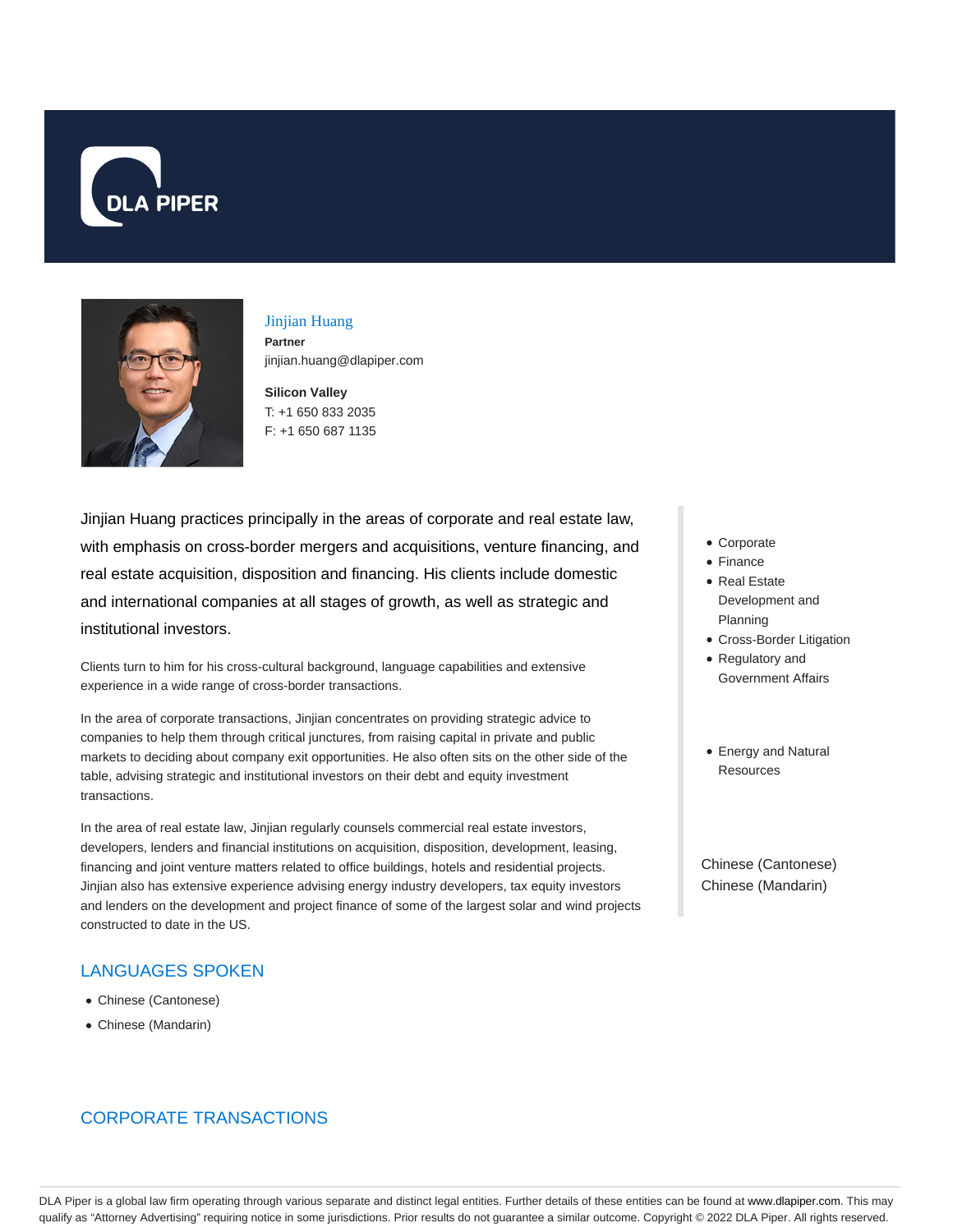- A private equity fund in its US\$23 million Series B investment in a predictive marketing and sales SaaS company
- A film company in its US\$200 million co-financing arrangement with a large media and entertainment corporation and the follow-on refinancing transaction
- An underwriter in its first-of-kind securitization of Property Assessed Clean Energy (PACE) bonds and its two follow-on transactions
- A leading designer and developer of branded sports equipment in its acquisition of a Southern California-based designer and developer of innovative sporting goods and action sports products
- A large US hedge fund in its structured financing facility extended to a specialty finance company and its licensed subsidiary
- A major developer in its tax equity financing for a US\$200 million fund to acquire and own a portfolio of utility scale solar projects
- A major financial institution in its tax equity investment for a US\$150 million fund to acquire and own a portfolio of distributed generation solar projects
- A major developer in its construction financing, tax equity financing and back-leverage financing for a 104 MW wind farm project in North Dakota

#### REAL ESTATE TRANSACTIONS

- A buyer in the acquisition of three Class A office buildings in Santa Clara, California
- A real estate developer in its acquisition of a 49-acre parcel of land for development in Santa Clara, California
- A real estate developer in a US\$210 million construction loan for the construction of a project in Burlingame, California
- A real estate developer in a US\$160 million securitization loan secured by a development land in Santa Clara, California
- A Class A office building owner in a US\$235 million securitization loan secured by a Class A office building in downtown San Francisco
- A luxury hotel owner in a US\$146 million securitization loan secured by a luxury hotel in Los Angeles
- A real estate developer in connection with its development of a mixed use project that includes hotel, office, condo and retail space in downtown San Francisco
- A major worldwide luxury hotel chain in its development, management, operation and branding of the hotel in the United States
- A publicly traded Singapore company in its acquisition of a world-famous luxury hotel in San Francisco
- The owner of a Class A office building in the financial district of San Francisco in connection with all of its leasing work
- A French international industrial company in its acquisition of an industrial building in San Diego
- A consortium of banks in an US\$850 million private financing deal with the San Francisco 49ers for the new 49ers stadium in Santa Clara, California

#### **CREDENTIALS**

### Admissions

- California
- New York

#### **Recognitions**

The Legal 500 United States has repeatedly recognized Jinjian for his work in the area of M&A: Middle-market (sub-US\$500 million).

#### **Education**

J.D., University of California, Hastings College of the Law cum laude Order of the Coif Thurston Honor Society